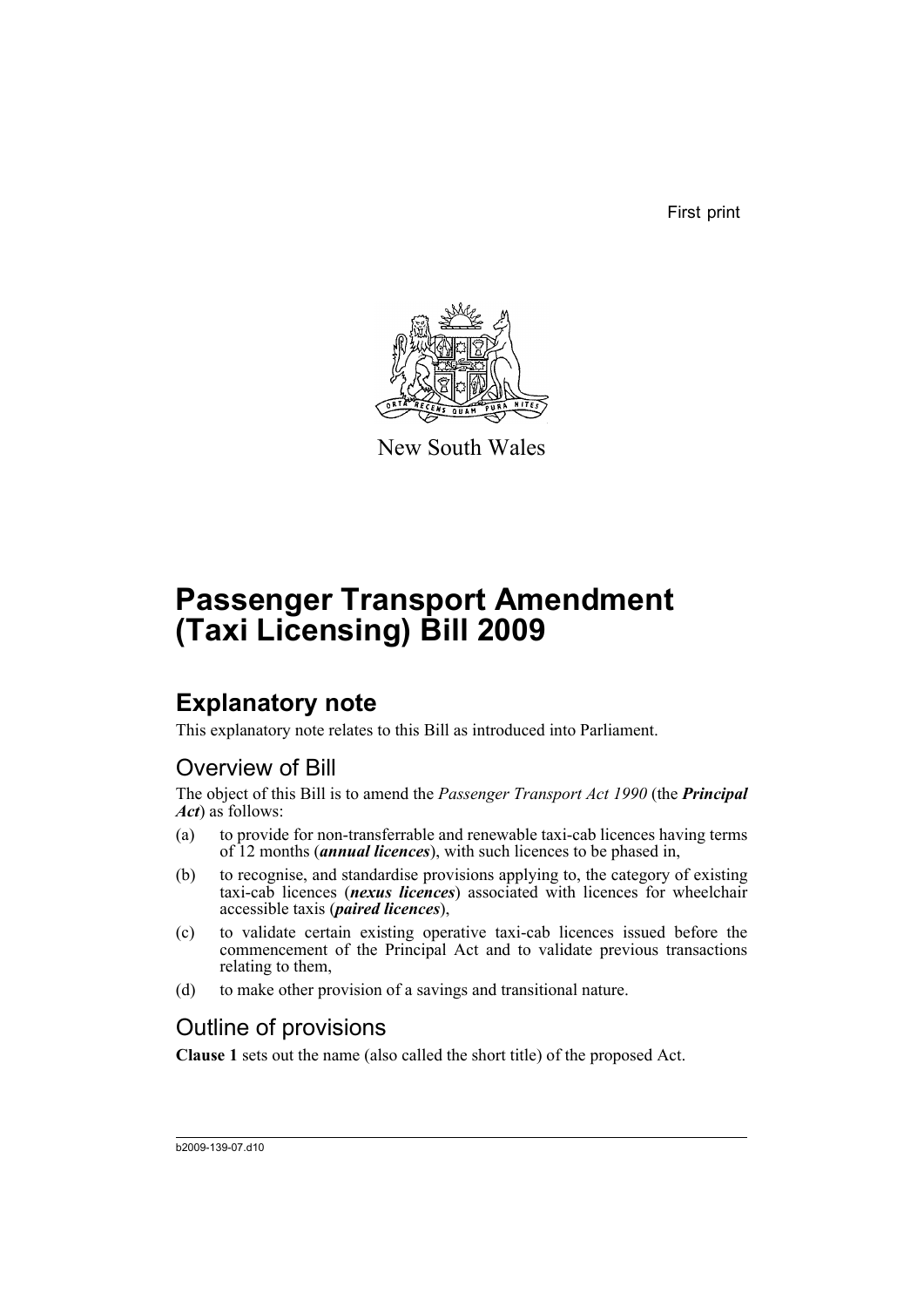Explanatory note

**Clause 2** provides for the commencement of the proposed Act on the date of assent to the proposed Act.

#### **Schedule 1 Amendment of Passenger Transport Act 1990 No 39**

#### **New licence scheme**

**Schedule 1 [4]** provides for new taxi-cab licences to have terms of 12 months, if they are for taxi-cabs operated wholly or partly in the Metropolitan transport district (Sydney) or are licences, or licences of a class, prescribed by order of the Director-General. In any other case, a taxi-cab licence (an *ordinary licence*) is to have a term determined by the Director-General of the Department of Transport and Infrastructure (the *Director-General*) or a term so determined not exceeding 6 years (a *short-term licence*). **Schedule 1 [1] and [3]** make consequential amendments.

**Schedule 1 [5]** omits sections 32C and 32D and inserts proposed sections 32C–32DA into the Principal Act.

Proposed section 32C enables annual licences to be renewed and continues the existing provision for renewal of ordinary licences.

Proposed section 32D continues the existing provision for transferral of ordinary licences and prohibits the transfer of annual and short-term licences except on the death of the licence holder (as is currently the case for short-term licences).

Proposed section 32DA applies to all taxi-cab licences and makes it clear that they can be let or sublet without the approval of the Director-General.

**Schedule 1 [6]** provides for licence fees for annual licences to be payable when the licences are first issued and when they are renewed.

**Schedule 1 [7]** makes it clear that the amount of a licence fee determined by the Director-General is not limited to the amount required to cover the costs of the taxi-cab licensing scheme.

**Schedule 1 [10]** provides for the fees payable for annual licences to be determined by the Director-General. **Schedule 1 [8] and [9]** make consequential amendments.

#### **Savings and transitional provisions**

**Schedule 1 [11]** enables regulations to be made containing savings and transitional provisions consequent on the enactment of the proposed Act.

**Schedule 1 [12]** inserts proposed Part 12 into Schedule 3 to the Principal Act. The proposed Part contains the following provisions:

Division 1 (proposed clauses 56 and 57) defines words and expressions used in the proposed Part. It also provides that the Part prevails over other provisions of the Schedule and that savings and transitional regulations may be made that are inconsistent with the Part.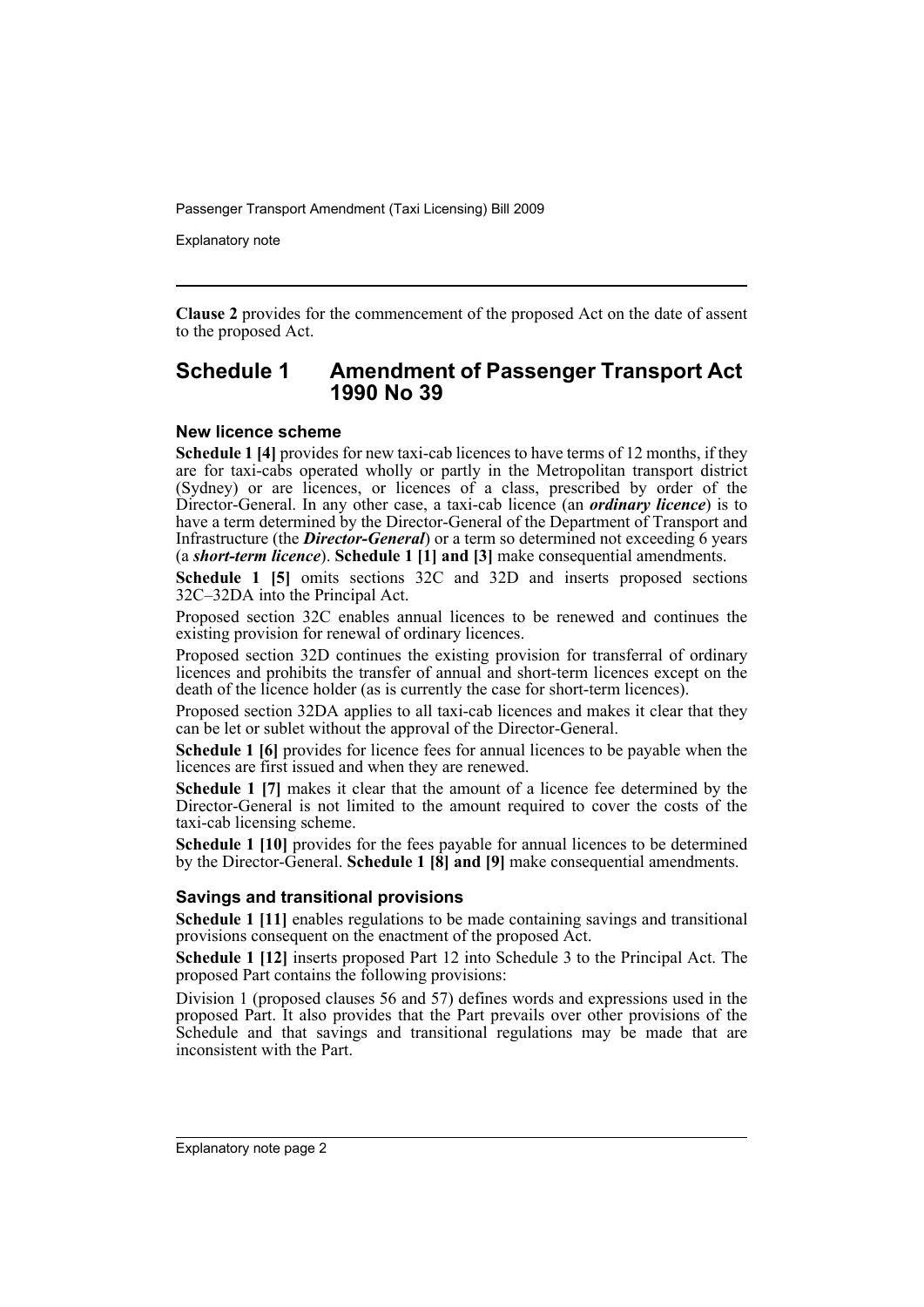Explanatory note

Division 2 (proposed clauses 58–60) continues existing ordinary licences and short-term licences after the commencement of the proposed Act and provides for the continuation of existing licences on the introduction of annual licences. Any existing ordinary licence is renewable and both short-term and ordinary licences are transferrable (but only as permitted by the applicable provisions of Part 4 of the Principal Act). The Division also enables applications for licences that are pending when the annual licensing scheme comes into force to be dealt with as applications for short-term or ordinary licences.

Division 3 (proposed clauses 61–63) applies to taxi-cab licences issued before the commencement of the Principal Act that are operative or could be operative immediately before the commencement of the proposed Act. The Division validates the licences and previous transactions relating to them. The licences will be in force until surrendered or cancelled and are transferrable. Existing conditions are saved and provisions that apply generally to taxi-cab licences under the Principal Act are applied to the licences (except provisions relating to licence terms, renewal and initial licence fees). Division 3 is subject to Division 4 which also contains provisions that apply to such licences, if those licences are also nexus licences or paired licences.

Division 4 (proposed clauses 64–68) provides for nexus licences and paired licences to be identified by order of the Director-General published in the Gazette. The Division validates the licences. Licences issued before the commencement of the Principal Act will also be subject to Division 2, other licences will be subject to the applicable provisions of Part 4 of the Principal Act. The conditions to which nexus and paired licences are subject, and the terms of the licences (in the case of ordinary and short-term licences), are set out in the Division. The conditions link the operation of taxi-cabs under nexus licences with the continued operation of wheelchair accessible taxi-cabs under associated paired licences and also limit the transfer of such licences. New licence documents, which do not create new licences, may be issued for nexus licences and paired licences.

#### **Statute law revision**

**Schedule 1 [2]** updates references to a Government department and the head of that department.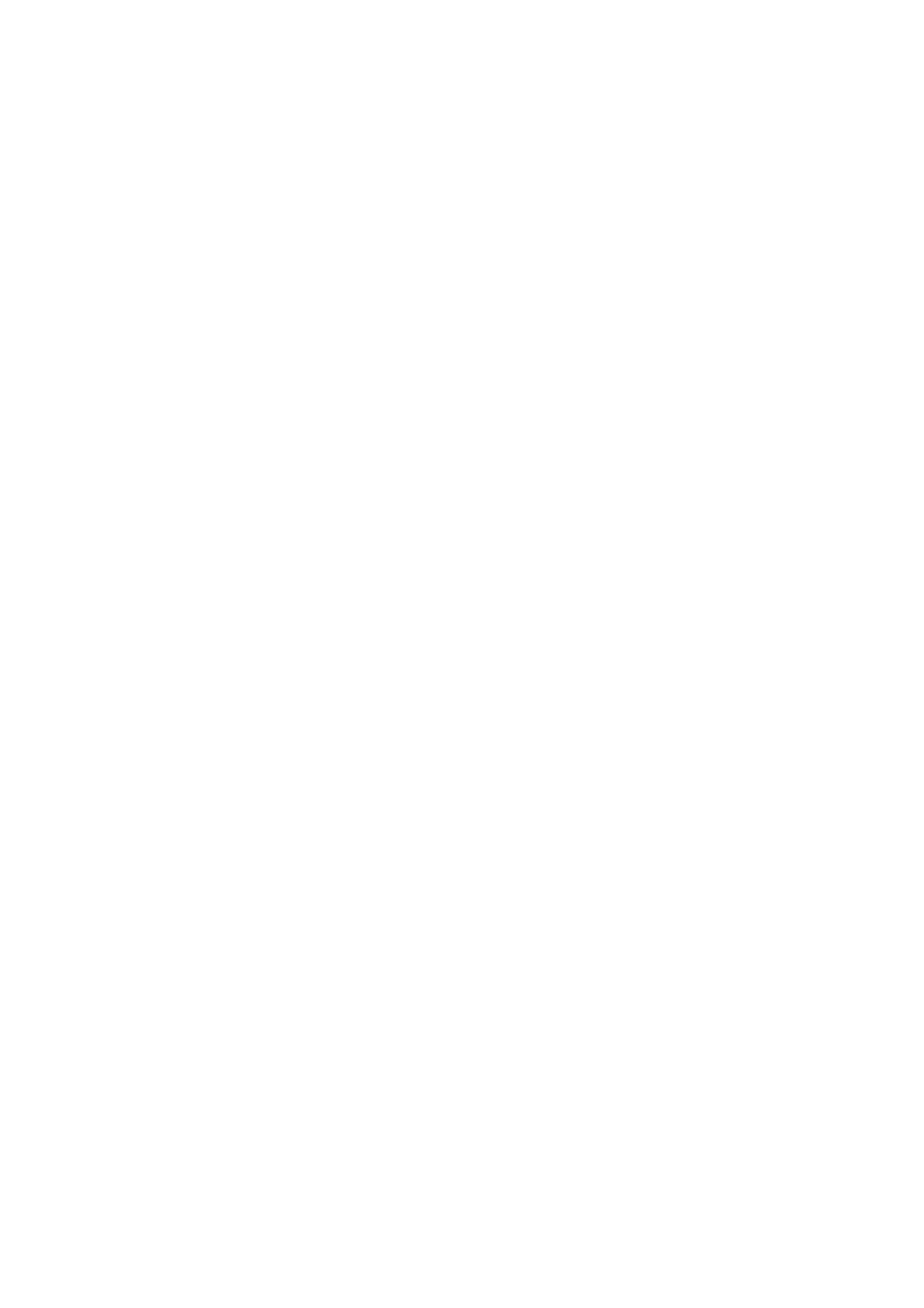First print



New South Wales

## **Passenger Transport Amendment (Taxi Licensing) Bill 2009**

### **Contents**

|                                                            | Page |
|------------------------------------------------------------|------|
| Name of Act                                                |      |
| 2 Commencement                                             |      |
| Schedule 1 Amendment of Passenger Transport Act 1990 No 39 |      |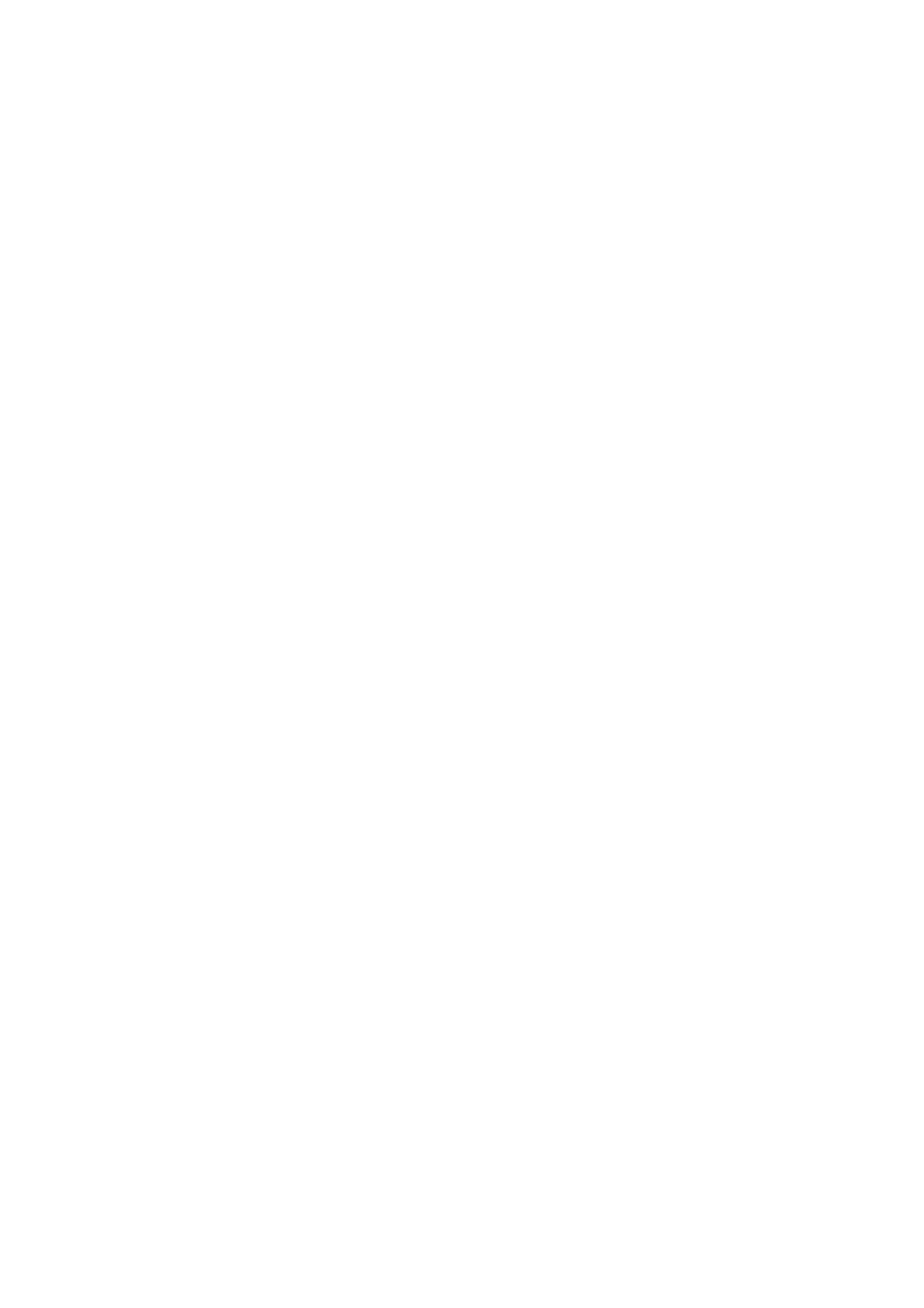

New South Wales

## **Passenger Transport Amendment (Taxi Licensing) Bill 2009**

No , 2009

### **A Bill for**

An Act to amend the *Passenger Transport Act 1990* with respect to taxi-cab licences; and for other purposes.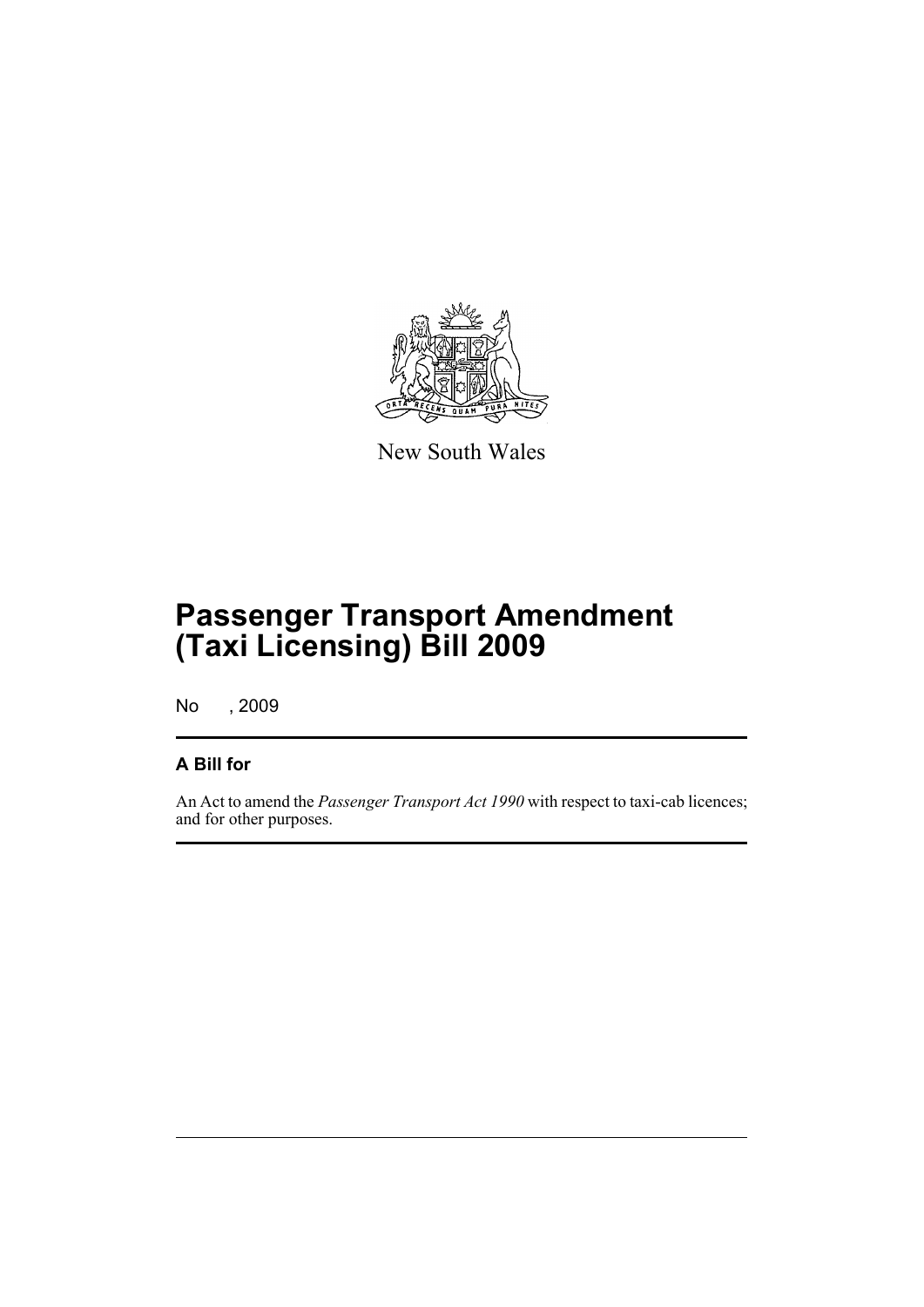<span id="page-7-1"></span><span id="page-7-0"></span>

| The Legislature of New South Wales enacts: |                                                                            |               |
|--------------------------------------------|----------------------------------------------------------------------------|---------------|
|                                            | Name of Act                                                                | $\mathcal{P}$ |
|                                            | This Act is the Passenger Transport Amendment (Taxi Licensing)<br>Act 2009 | 3<br>4        |
|                                            | <b>Commencement</b>                                                        | 5             |
|                                            | This Act commences on the date of assent to this Act.                      | 6             |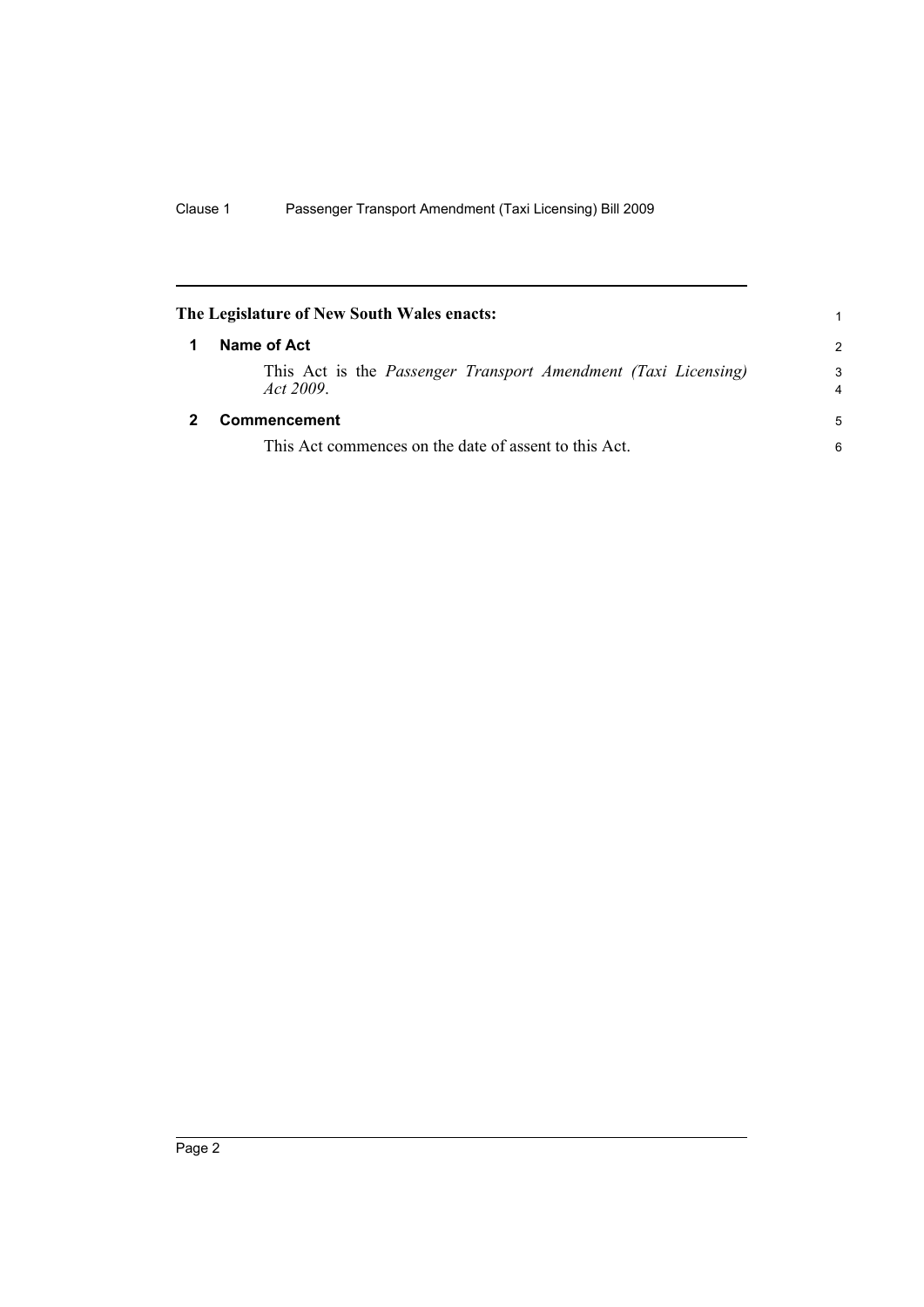Amendment of Passenger Transport Act 1990 No 39 Schedule 1

<span id="page-8-0"></span>

|       | <b>Schedule 1</b>               |     | <b>Amendment of Passenger Transport Act</b><br>1990 No 39                                                                                                               | $\mathbf{1}$<br>$\overline{2}$ |
|-------|---------------------------------|-----|-------------------------------------------------------------------------------------------------------------------------------------------------------------------------|--------------------------------|
| [1]   | <b>Section 3 Definitions</b>    |     |                                                                                                                                                                         | 3                              |
|       |                                 |     | Insert in alphabetical order in section $3(1)$ :                                                                                                                        | 4                              |
|       |                                 |     | <i>annual licence</i> for a taxi-cab—see section 32B (3).                                                                                                               | 5                              |
|       |                                 |     | <b>Metropolitan transport district means the Metropolitan transport</b><br>district established under section 108 of the <i>Transport</i><br>Administration Act 1988.   | 6<br>$\overline{7}$<br>8       |
|       |                                 |     | <i>ordinary licence</i> for a taxi-cab—see section $32B(4)(a)$ .                                                                                                        | 9                              |
|       |                                 |     | short-term licence for a taxi-cab—see section 32B (4) (b).                                                                                                              | 10                             |
| [2]   | Section 3 (1)                   |     |                                                                                                                                                                         | 11                             |
|       |                                 |     | Omit the definitions of <i>Department</i> and <i>Director-General</i> . Insert instead:                                                                                 | 12                             |
|       |                                 |     | <b>Department</b> means<br>the Department of Transport<br>and                                                                                                           | 13                             |
|       |                                 |     | Infrastructure.                                                                                                                                                         | 14                             |
|       |                                 |     | <b>Director-General</b> means the Director-General of the Department<br>of Transport and Infrastructure.                                                                | 15<br>16                       |
| $[3]$ | Section 3 (1)                   |     |                                                                                                                                                                         | 17                             |
|       |                                 |     | Omit "(including a short-term licence)" from the definition of <i>licence</i> .                                                                                         | 18                             |
| [4]   |                                 |     | Section 32B Grant or refusal of application                                                                                                                             | 19                             |
|       | Insert after section $32B(2)$ : |     |                                                                                                                                                                         | 20                             |
|       | (3)                             |     | A licence issued by the Director-General must have a term of<br>12 months (an <i>annual licence</i> ), if:                                                              | 21<br>22                       |
|       |                                 | (a) | the licence is for a taxi-cab operated wholly or partly<br>within the Metropolitan transport district, or                                                               | 23<br>24                       |
|       |                                 | (b) | the licence is a licence, or a licence of a class, prescribed<br>by order of the Director-General published in the Gazette.                                             | 25<br>26                       |
|       | (4)                             |     | In any other case, the Director-General may issue a licence:                                                                                                            | 27                             |
|       |                                 | (a) | designated as an ordinary licence, having a term,<br>determined by the Director-General and specified in the<br>licence (an <i>ordinary licence</i> ), or               | 28<br>29<br>30                 |
|       |                                 | (b) | designated as a short-term licence, having a term, not<br>exceeding 6 years, determined by the Director-General<br>and specified in the licence (a short-term licence). | 31<br>32<br>33                 |
|       | (5)                             |     | A licence remains in force for the period of the term of the licence<br>unless sooner suspended or cancelled.                                                           | 34<br>35                       |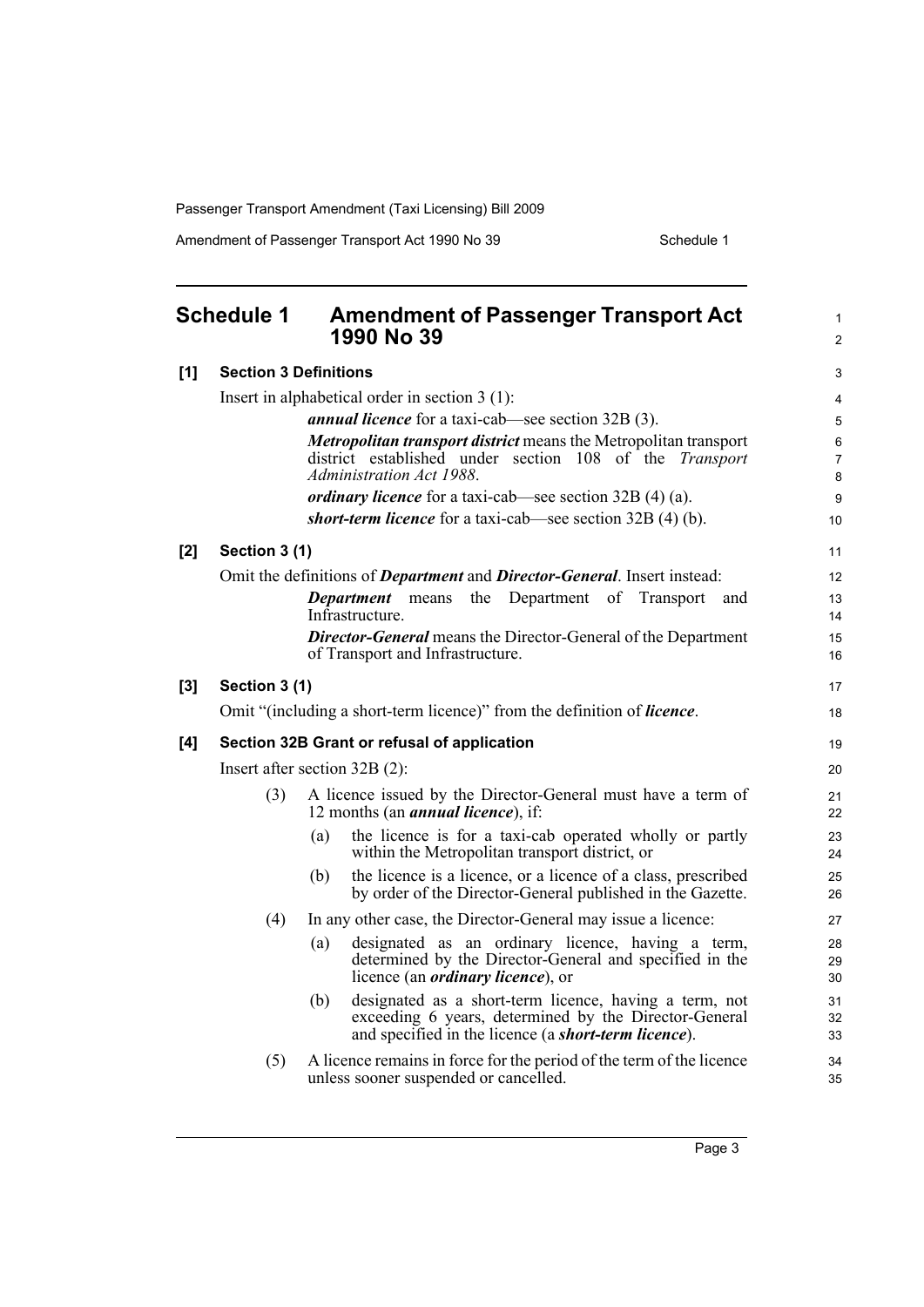Schedule 1 Amendment of Passenger Transport Act 1990 No 39

|     |      | (6) | Without limiting subsection (3), an order under that subsection<br>may apply that subsection to all licences issued after a specified<br>date or may apply that subsection to licences for taxi-cabs<br>operated wholly or partly within a specified area or areas of the<br>State. | $\mathbf{1}$<br>$\overline{2}$<br>$\mathfrak{S}$<br>4<br>5 |
|-----|------|-----|-------------------------------------------------------------------------------------------------------------------------------------------------------------------------------------------------------------------------------------------------------------------------------------|------------------------------------------------------------|
| [5] |      |     | Sections 32C-32DA                                                                                                                                                                                                                                                                   | 6                                                          |
|     |      |     | Omit sections 32C and 32D. Insert instead:                                                                                                                                                                                                                                          | $\overline{7}$                                             |
|     | 32C  |     | <b>Renewal of licences</b>                                                                                                                                                                                                                                                          | 8                                                          |
|     |      | (1) | A licence (other than a short-term licence) is renewable from<br>time to time on payment of the administrative fee prescribed by<br>the regulations.                                                                                                                                | 9<br>10<br>11                                              |
|     |      | (2) | The Director-General may determine the procedures for renewal,<br>subject to any provisions of the regulations.<br>Note. A licence fee is also payable under section 32H on renewal of an<br>annual licence.                                                                        | 12<br>13<br>14<br>15                                       |
|     | 32D  |     | <b>Transfer of licences</b>                                                                                                                                                                                                                                                         | 16                                                         |
|     |      | (1) | An ordinary licence may be transferred.                                                                                                                                                                                                                                             | 17                                                         |
|     |      | (2) | Any other licence may be transferred only on the application of<br>the holder's legal personal representative or of a trustee of the<br>holder's estate.                                                                                                                            | 18<br>19<br>20                                             |
|     |      | (3) | This section is subject to any condition imposed on a licence<br>under this Act.                                                                                                                                                                                                    | 21<br>22                                                   |
|     | 32DA |     | Letting and subletting of licences                                                                                                                                                                                                                                                  | 23                                                         |
|     |      | (1) | A licence may be let or sublet without the approval of the<br>Director-General.                                                                                                                                                                                                     | 24<br>25                                                   |
|     |      | (2) | This section is subject to any condition imposed on a licence<br>under this Act.                                                                                                                                                                                                    | 26<br>27                                                   |
|     |      |     | Note. See section 30 for licensing and accreditation requirements to<br>operate taxi-cabs.                                                                                                                                                                                          | 28<br>29                                                   |
| [6] |      |     | <b>Section 32H Licence fees</b>                                                                                                                                                                                                                                                     | 30                                                         |
|     |      |     | Insert "(in the case of an ordinary licence or a short-term licence) or when a<br>licence is first issued or renewed (in the case of an annual licence)" after<br>"issued" in section $32H(1)$ .                                                                                    | 31<br>32<br>33                                             |
|     |      |     |                                                                                                                                                                                                                                                                                     |                                                            |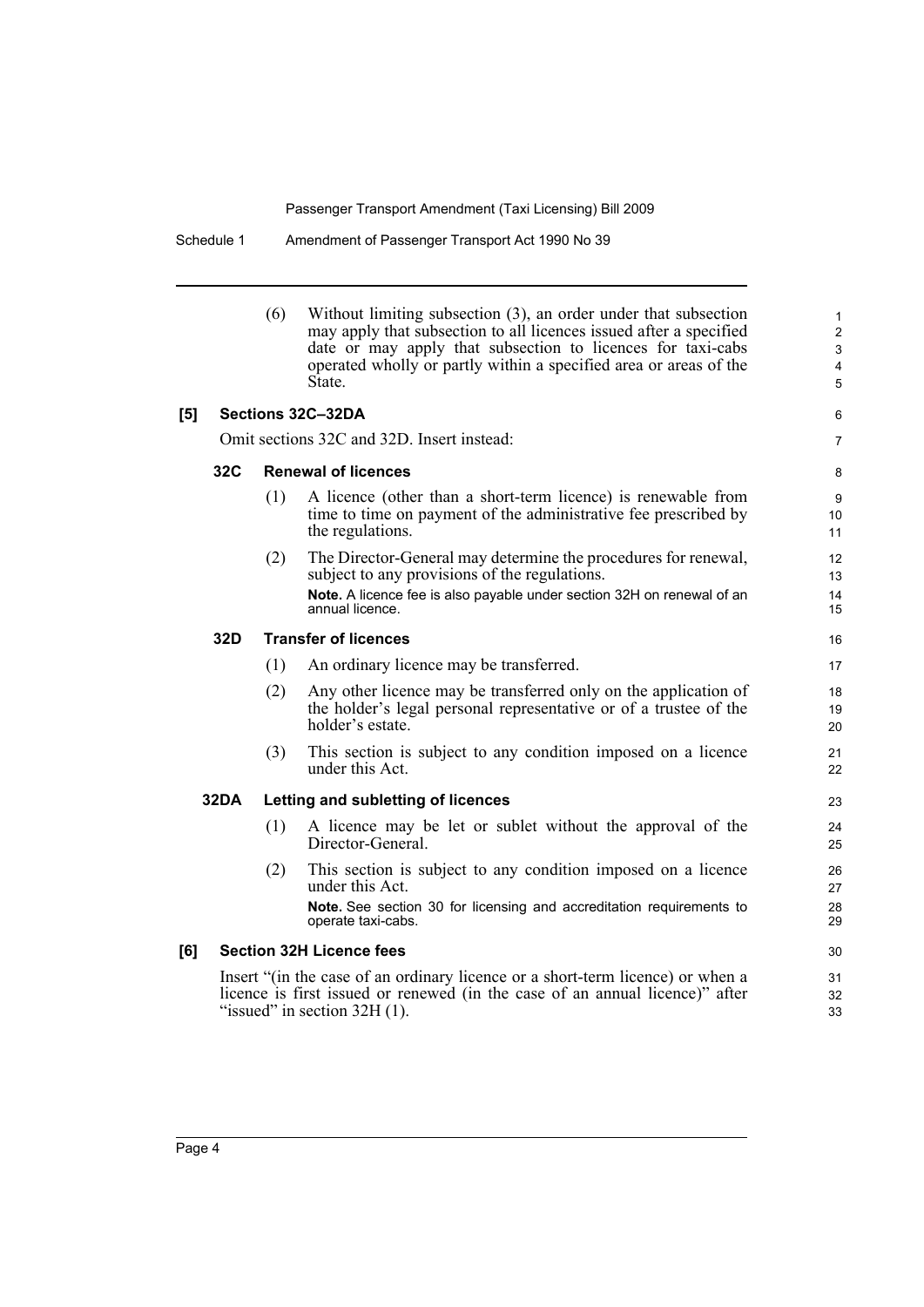| Amendment of Passenger Transport Act 1990 No 39<br>Schedule 1 |
|---------------------------------------------------------------|
|---------------------------------------------------------------|

| [7]    | Section 32H (3) |                        |                                                                                                                                                                                     | 1              |
|--------|-----------------|------------------------|-------------------------------------------------------------------------------------------------------------------------------------------------------------------------------------|----------------|
|        |                 |                        | Insert after section $32H(2)$ :                                                                                                                                                     | $\overline{c}$ |
|        |                 | (3)                    | The Director-General may determine a licence fee under this Act<br>that exceeds the amount required to cover the administrative or<br>other costs of the taxi-cab licensing scheme. | 3<br>4<br>5    |
| [8]    |                 |                        | Section 32I Licence fee for ordinary licence                                                                                                                                        | 6              |
|        |                 |                        | Omit "a licence" from section 32I (1). Insert instead "an ordinary licence".                                                                                                        | 7              |
| [9]    |                 | <b>Section 321 (3)</b> |                                                                                                                                                                                     | 8              |
|        |                 |                        | Omit the subsection.                                                                                                                                                                | 9              |
| [10]   |                 | <b>Section 32JA</b>    |                                                                                                                                                                                     | 10             |
|        |                 |                        | Insert after section 32J:                                                                                                                                                           | 11             |
|        | 32JA            |                        | Licence fee for annual licences                                                                                                                                                     | 12             |
|        |                 | (1)                    | The amount of the licence fee for an annual licence is an amount<br>determined by the Director-General.                                                                             | 13<br>14       |
|        |                 | (2)                    | The Director-General may determine a licence fee for an annual<br>licence or a class of annual licences.                                                                            | 15<br>16       |
| $[11]$ |                 |                        | <b>Schedule 3 Savings and transitional provisions</b>                                                                                                                               | 17             |
|        |                 |                        | Insert at the end of clause $2(1)$ :                                                                                                                                                | 18             |
|        |                 |                        | Passenger Transport Amendment (Taxi Licensing) Act 2009                                                                                                                             | 19             |
| [12]   |                 |                        | Schedule 3, Part 12                                                                                                                                                                 | 20             |
|        |                 |                        | Insert after Part 11:                                                                                                                                                               | 21             |
|        |                 |                        | Part 12 Provisions consequent on enactment of                                                                                                                                       | 22             |
|        |                 |                        | <b>Passenger Transport Amendment (Taxi</b>                                                                                                                                          | 23             |
|        |                 |                        | <b>Licensing) Act 2009</b>                                                                                                                                                          | 24             |
|        |                 | <b>Division 1</b>      | Preliminary                                                                                                                                                                         | 25             |
|        | 56              |                        | <b>Definitions</b>                                                                                                                                                                  | 26             |
|        |                 |                        | In this Part:                                                                                                                                                                       | 27             |
|        |                 |                        | 2009 Act means the Passenger Transport Amendment (Taxi                                                                                                                              | 28             |
|        |                 |                        | Licensing) Act 2009.                                                                                                                                                                | 29             |
|        |                 |                        | <i>licence</i> means a licence for a taxi-cab.                                                                                                                                      | 30             |
|        |                 |                        |                                                                                                                                                                                     |                |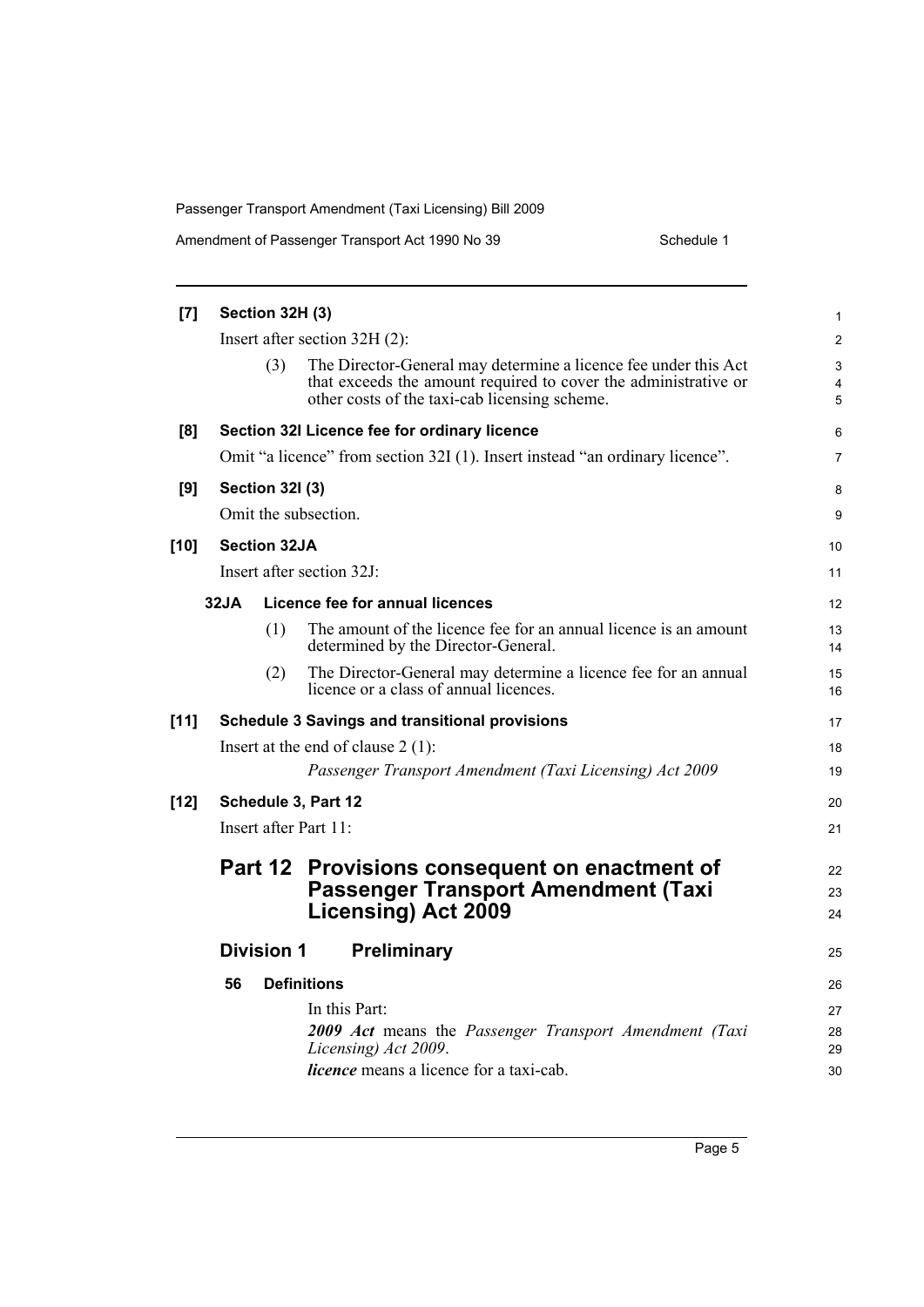|    |                   | <i>nexus licence</i> means a licence identified as a nexus licence by<br>order of the Director-General under clause 64.                                                                                                                                                                                            | 1<br>$\mathbf{2}$          |
|----|-------------------|--------------------------------------------------------------------------------------------------------------------------------------------------------------------------------------------------------------------------------------------------------------------------------------------------------------------|----------------------------|
|    |                   | <i>operative pre-1990 licence</i> means a licence to which Division 3<br>applies.                                                                                                                                                                                                                                  | 3<br>4                     |
|    |                   | <i>paired licence</i> means a licence identified as a paired licence by<br>order of the Director-General under clause 64.                                                                                                                                                                                          | 5<br>6                     |
| 57 |                   | <b>Application of Part</b>                                                                                                                                                                                                                                                                                         | $\overline{7}$             |
|    | (1)               | This Part prevails to the extent of any inconsistency with any<br>other provision of this Schedule.                                                                                                                                                                                                                | 8<br>9                     |
|    | (2)               | Regulations made under clause 2 of this Schedule may have<br>effect despite any provision of this Part.                                                                                                                                                                                                            | 10<br>11                   |
|    | <b>Division 2</b> | <b>Existing licences and new licensing scheme</b>                                                                                                                                                                                                                                                                  | 12                         |
| 58 |                   | <b>Application of Division</b>                                                                                                                                                                                                                                                                                     | 13                         |
|    |                   | This Division is subject to Divisions 3 and 4.                                                                                                                                                                                                                                                                     | 14                         |
| 59 |                   | Continuation of ordinary and short-term licences                                                                                                                                                                                                                                                                   | 15                         |
|    | (1)               | This clause applies to an ordinary or short-term licence that was<br>in force immediately before the commencement of the 2009 Act.                                                                                                                                                                                 | 16<br>17                   |
|    | (2)               | Any such licence continues in force for the remainder of its term<br>subject to Division 4 of Part 4 of this Act.                                                                                                                                                                                                  | 18<br>19                   |
|    | (3)               | Any such licence, and any subsequent renewed licence (in the<br>case of an ordinary licence), may be renewed and transferred in<br>accordance with the provisions of Division 4 of Part 4 of this Act<br>that are applicable to the type of licence concerned.                                                     | 20<br>21<br>22<br>23       |
| 60 |                   | Effect of application of annual licence scheme                                                                                                                                                                                                                                                                     | 24                         |
|    | (1)               | The continuation of an ordinary or short-term licence (whenever<br>issued), or the granting of an application for the renewal of an<br>ordinary licence, is not affected by the application of section<br>32B (3) of this Act to the issue of a licence of that kind (however<br>applied).                         | 25<br>26<br>27<br>28<br>29 |
|    | (2)               | Any applications for ordinary or short-term licences pending<br>immediately before the application of section 32B (3) of this Act<br>to the issue of a licence of that kind (however applied) are to<br>continue to be dealt with, and may be issued, as ordinary or<br>short-term licences, as the case requires. | 30<br>31<br>32<br>33<br>34 |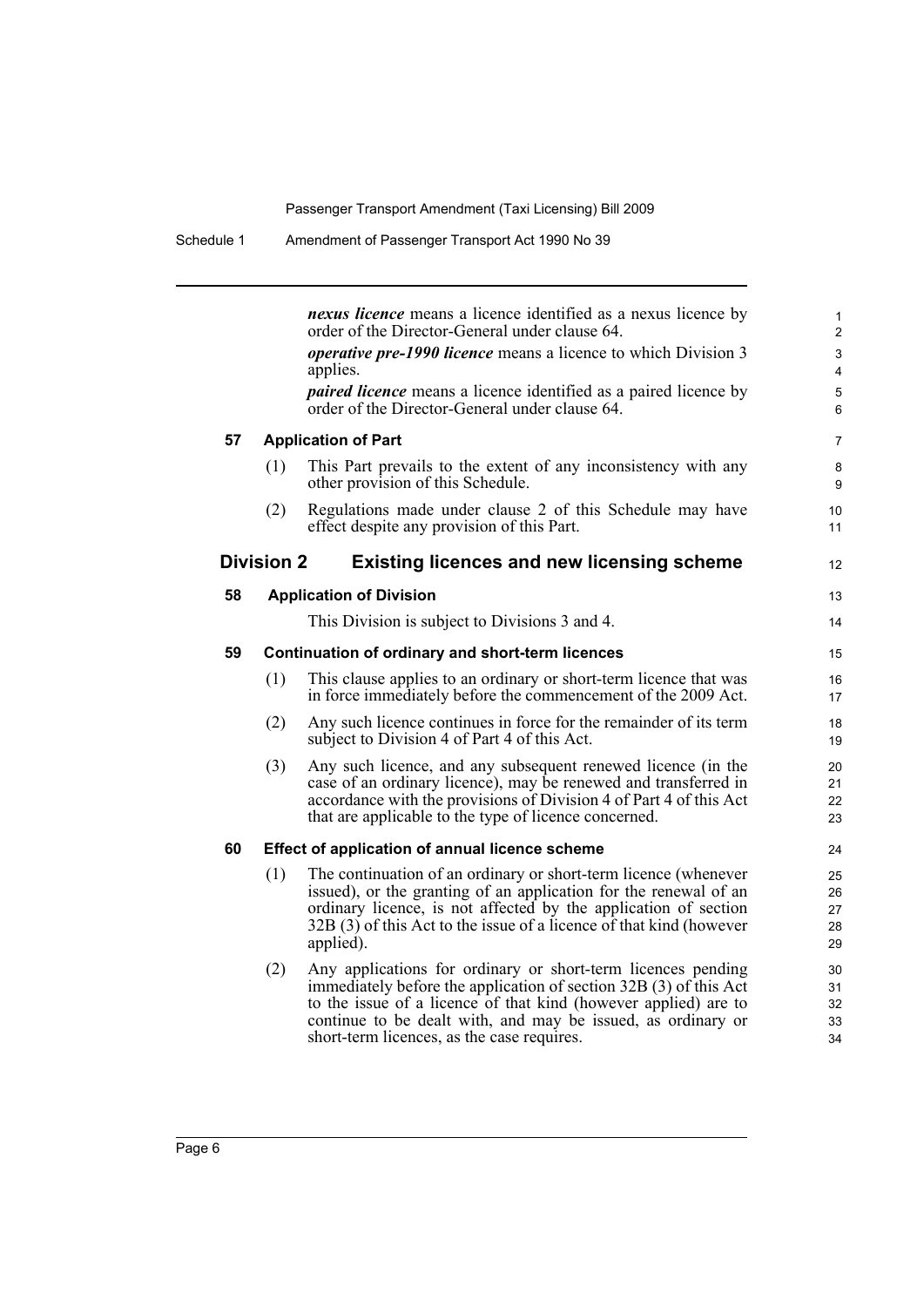Amendment of Passenger Transport Act 1990 No 39 Schedule 1

|    | <b>Division 3</b> | Licences issued before 1990                                                                                                                                                                                                                                                                                                       |                            |
|----|-------------------|-----------------------------------------------------------------------------------------------------------------------------------------------------------------------------------------------------------------------------------------------------------------------------------------------------------------------------------|----------------------------|
| 61 |                   | Application of Division to certain operative licences                                                                                                                                                                                                                                                                             |                            |
|    | (1)               | This Division applies to a licence that was first granted or<br>purported to be granted under the <i>Transport Licensing Act 1931</i><br>if the Director-General is of the opinion that:                                                                                                                                          |                            |
|    |                   | the licence was used for the purpose of operating a taxi-cab<br>(a)<br>immediately before the commencement of the 2009 Act, or                                                                                                                                                                                                    |                            |
|    |                   | the licence was a licence under which a taxi-cab would<br>(b)<br>have been permitted to be operated but was not being<br>operated, or the licence was suspended, immediately<br>before that commencement.                                                                                                                         |                            |
|    | (2)               | This Division so applies whether or not the licence was validly in<br>force immediately before the commencement of the 2009 Act.                                                                                                                                                                                                  | 12<br>13                   |
|    | (3)               | However, this Division does not apply to a licence that was<br>surrendered or cancelled or purported to be cancelled before the<br>commencement of the 2009 Act.                                                                                                                                                                  | 15                         |
|    | (4)               | The Director-General may, at the request of the holder of a<br>licence, notify the holder in writing as to whether or not the<br>Director-General is of the opinion that the licence is a licence<br>referred to in subclause $(1)$ .                                                                                             | 17<br>18<br>19<br>20       |
|    | (5)               | This Division is subject to Division 4.                                                                                                                                                                                                                                                                                           | 21                         |
| 62 |                   | Validation of licences and provisions applying to licences                                                                                                                                                                                                                                                                        | 22                         |
|    | (1)               | An operative pre-1990 licence is taken to have been (and always<br>to have been) validly issued and in force.                                                                                                                                                                                                                     | 23<br>24                   |
|    | (2)               | Any transfer, lease or sublease of, or other transaction relating to,<br>an operative pre-1990 licence before the commencement of the<br>2009 Act is taken to have been valid (and always to have been<br>valid), to the extent to which that transaction could validly have<br>been done after the commencement of the 2009 Act. | 25<br>26<br>27<br>28<br>29 |
| 63 |                   | Provisions applying to operative pre-1990 licences                                                                                                                                                                                                                                                                                | 30                         |
|    | (1)               | An operative pre-1990 licence is subject to the following<br>provisions:                                                                                                                                                                                                                                                          | 31<br>32                   |
|    |                   | the licence remains in force until surrendered or cancelled<br>(a)<br>under this Act and may be transferred,                                                                                                                                                                                                                      | 33<br>34                   |
|    |                   | the area of operation, if any, of the taxi-cab concerned is<br>(b)<br>(subject to section 32F) the same as it was immediately<br>before the commencement of the 2009 Act,                                                                                                                                                         | 35<br>36<br>37             |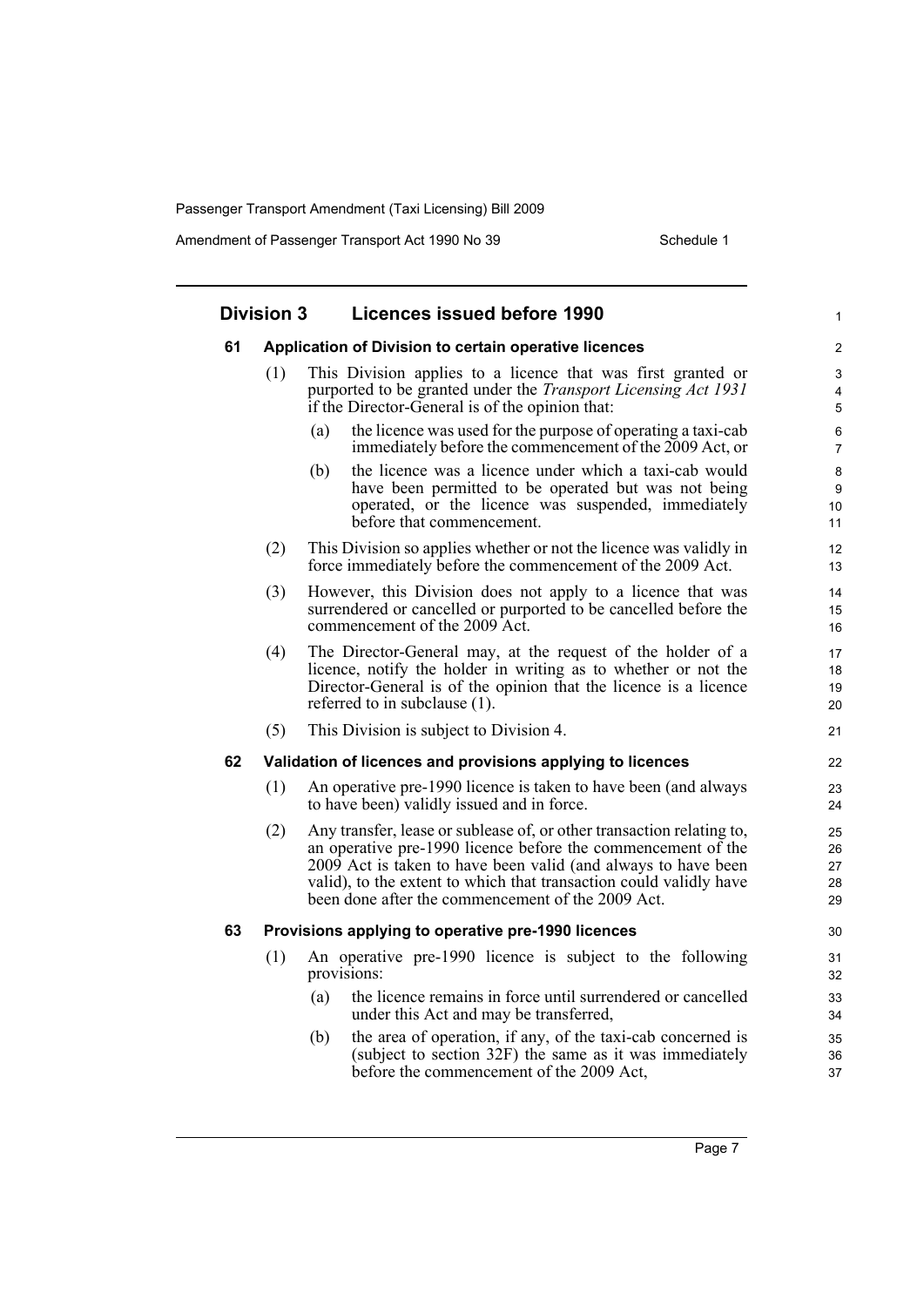|    |                   | (c)        | any condition imposed on the licence before the<br>commencement of the 2009 Act, and not revoked before<br>that commencement, is taken to have been validly imposed<br>and may be amended or revoked under this Act.<br>Note. If the licence is a nexus licence or a paired licence, the conditions are revoked under Division 4 and new conditions are<br>imposed under clause 66. | 1<br>$\overline{2}$<br>3<br>$\overline{4}$<br>$\mathbf 5$<br>6<br>$\overline{7}$ |
|----|-------------------|------------|-------------------------------------------------------------------------------------------------------------------------------------------------------------------------------------------------------------------------------------------------------------------------------------------------------------------------------------------------------------------------------------|----------------------------------------------------------------------------------|
|    | (2)               | Act.       | Division 4 of Part 4 of this Act (other than sections $32B(3)$ –(6),<br>32C and 32H-32JA) and Part 4B of this Act apply to an operative<br>pre-1990 licence as if the licence were a licence issued under this                                                                                                                                                                      | 8<br>9<br>10<br>11                                                               |
|    | <b>Division 4</b> |            | <b>Nexus and paired licences</b>                                                                                                                                                                                                                                                                                                                                                    | $12 \overline{ }$                                                                |
|    |                   |            | Note. The object of this Division is to recognise, and standardise provisions and<br>conditions applying to, the category of licences for taxi-cabs (nexus licences)<br>associated with licences for wheelchair accessible taxis (paired licences).                                                                                                                                 | 13<br>14<br>15                                                                   |
| 64 |                   |            | Identification of nexus licences and paired licences                                                                                                                                                                                                                                                                                                                                | 16                                                                               |
|    | (1)               |            | The Director-General may, by order published in the Gazette:                                                                                                                                                                                                                                                                                                                        | 17                                                                               |
|    |                   | (a)        | identify a licence, or a class of licences, as nexus licences,<br>and                                                                                                                                                                                                                                                                                                               | 18<br>19                                                                         |
|    |                   | (b)        | identify a licence, or a class of licences, as paired licences<br>and identify the nexus licence, or class of nexus licences,<br>with which they are associated.                                                                                                                                                                                                                    | 20<br>21<br>22                                                                   |
|    | (2)               | following: | In determining whether to identify a licence or class of licences<br>as nexus licences, the Director-General may have regard to the                                                                                                                                                                                                                                                 | 23<br>24<br>25                                                                   |
|    |                   | (a)        | whether the issue or continuing operation of the licence or<br>class of licences is or was regarded as being part of a<br>scheme to subsidise the provision of wheelchair accessible<br>taxi-cab services,                                                                                                                                                                          | 26<br>27<br>28<br>29                                                             |
|    |                   | (b)        | whether the licence or class of licences was issued, or is or<br>was regarded as being issued, subject to the issue of a<br>licence for a wheelchair accessible taxi-cab,                                                                                                                                                                                                           | 30<br>31<br>32                                                                   |
|    |                   | (c)        | whether the licence or class of licences is or was when<br>issued, or at any time afterwards, regarded as being subject<br>to a limitation on transfer relating to the transfer of a<br>licence for a wheelchair accessible taxi-cab,                                                                                                                                               | 33<br>34<br>35<br>36                                                             |
|    |                   | (d)        | whether no licence fee or a reduced licence fee was paid<br>for the licence,                                                                                                                                                                                                                                                                                                        | 37<br>38                                                                         |
|    |                   | (e)        | any other matter the Director-General thinks fit.                                                                                                                                                                                                                                                                                                                                   | 39                                                                               |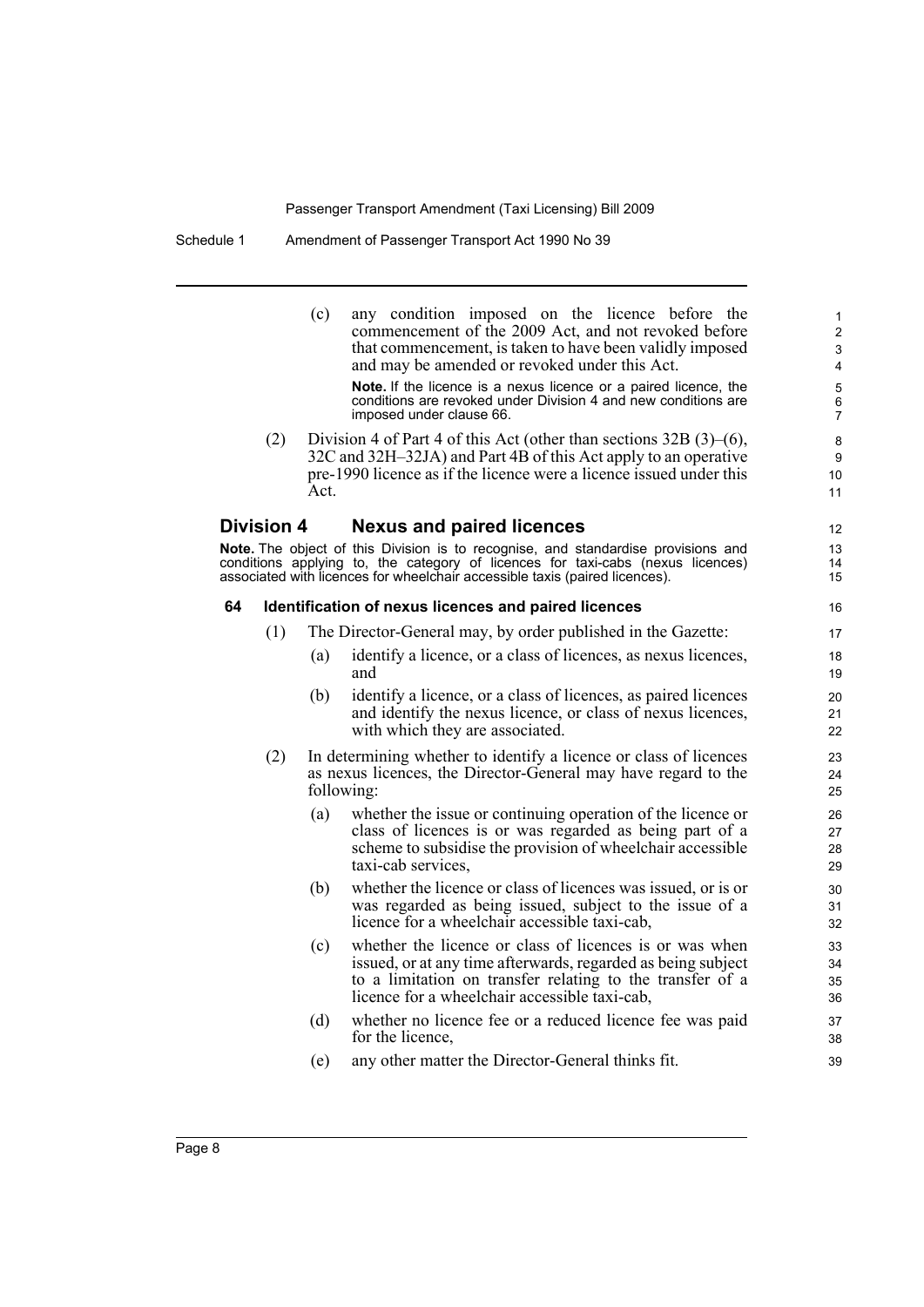Amendment of Passenger Transport Act 1990 No 39 Schedule 1

|    | (3) |                 | An order may identify a licence as a paired licence only if the<br>Director-General is of the opinion that the licence is, or is<br>regarded as, a licence for a wheelchair accessible taxi-cab.                                                                                                         | 1<br>2<br>3                |
|----|-----|-----------------|----------------------------------------------------------------------------------------------------------------------------------------------------------------------------------------------------------------------------------------------------------------------------------------------------------|----------------------------|
|    | (4) |                 | An order under this clause may also identify a nexus or paired<br>licence, or class of nexus or paired licences, (other than operative<br>pre-1990 licences) as ordinary or short-term licences.                                                                                                         | 4<br>5<br>6                |
|    | (5) | this Act.       | An order may identify a licence as an ordinary or short-term<br>licence only if the Director-General is of the opinion that the<br>licence was an ordinary or short-term licence when issued under                                                                                                       | 7<br>8<br>9<br>10          |
|    | (6) |                 | The Director-General may identify an operative pre-1990 licence<br>or a licence issued after the commencement of this Act as a nexus<br>licence or a paired licence.                                                                                                                                     | 11<br>12<br>13             |
|    | (7) |                 | This clause does not apply to a licence first issued after the<br>commencement of the 2009 Act.                                                                                                                                                                                                          | 14<br>15                   |
| 65 |     | paired licences | Validation of, and provisions applicable to, nexus licences and                                                                                                                                                                                                                                          | 16<br>17                   |
|    | (1) |                 | A nexus licence or a paired licence (other than an operative<br>pre-1990 licence) is taken to have been (and always to have been)<br>validly issued and in force and this Act applies accordingly.<br>Note. Operative pre-1990 licences are validated under clause 62.                                   | 18<br>19<br>20<br>21       |
|    | (2) |                 | To avoid doubt, Division 4 of Part 4 of this Act applies, subject<br>to this Division, to a nexus licence or paired licence that is an<br>ordinary or short-term licence.<br>Note. For provisions applying to nexus licences or paired licences that<br>are operative pre-1990 licences, see Division 3. | 22<br>23<br>24<br>25<br>26 |
| 66 |     |                 | <b>Conditions of nexus licences or paired licences</b>                                                                                                                                                                                                                                                   | 27                         |
|    | (1) |                 | The area of operation, if any, of a taxi-cab for which there is a<br>nexus or paired licence is (subject to section 32F) the same as it<br>was immediately before the commencement of the 2009 Act.                                                                                                      | 28<br>29<br>30             |
|    | (2) |                 | Any other condition imposed on a nexus licence or a paired<br>licence before the commencement of the 2009 Act, and not<br>revoked before that commencement, is revoked.                                                                                                                                  | 31<br>32<br>33             |
|    | (3) |                 | A nexus licence is subject to the following conditions:                                                                                                                                                                                                                                                  | 34                         |
|    |     | (a)             | the taxi-cab for the licence must not be operated unless the<br>taxi-cab for the associated paired licence is also operated<br>in accordance with the conditions of the paired licence,                                                                                                                  | 35<br>36<br>37             |
|    |     | (b)             | the licence may be transferred only to an authorised<br>taxi-cab network that is an accredited taxi-cab operator,                                                                                                                                                                                        | 38<br>39                   |

Page 9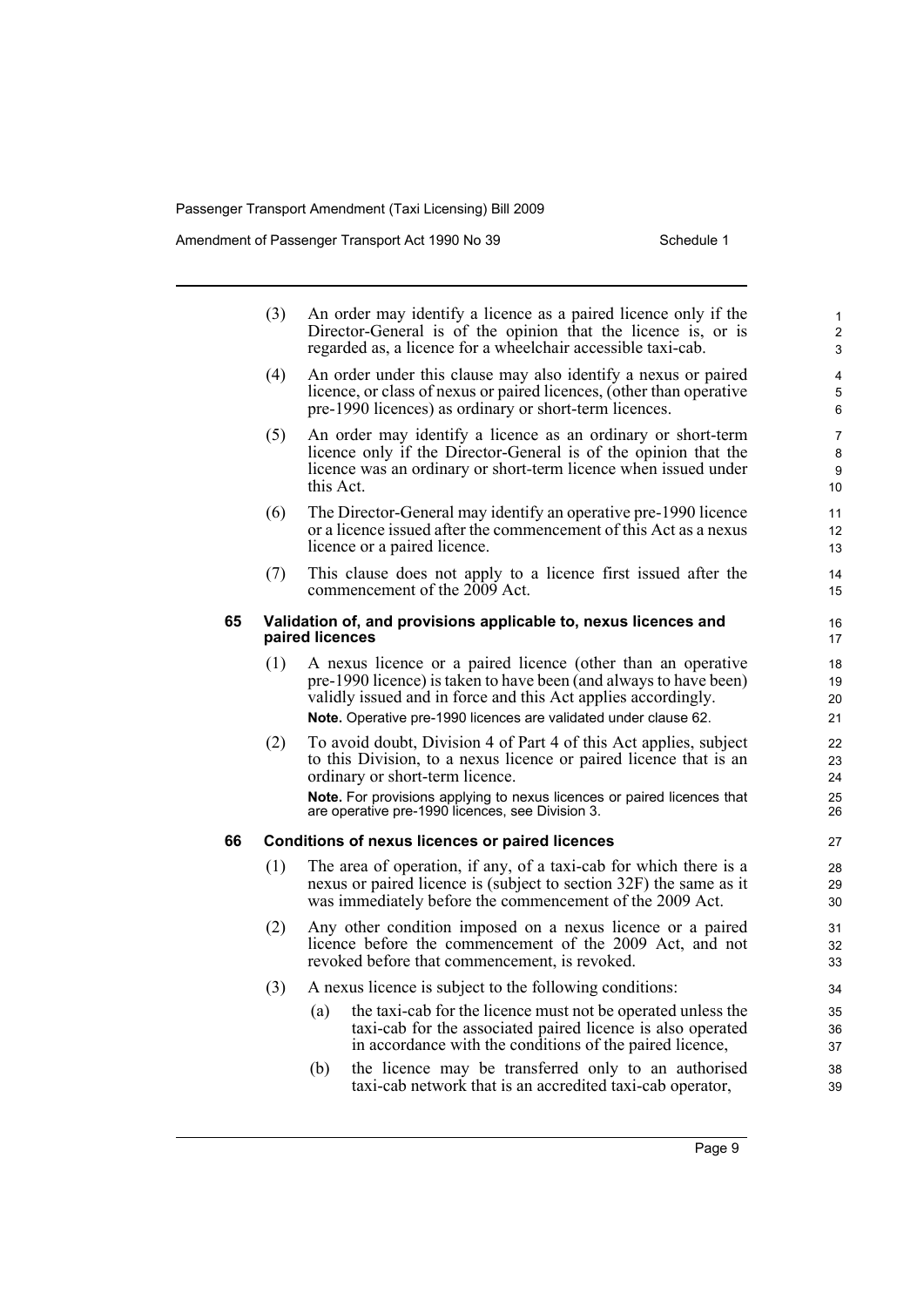|    |     | the licence may be transferred only in conjunction with the<br>(c)<br>transfer of the associated paired licence,                                                                                                                                   | 1<br>$\overline{c}$  |
|----|-----|----------------------------------------------------------------------------------------------------------------------------------------------------------------------------------------------------------------------------------------------------|----------------------|
|    |     | the holder of the licence must ensure that there is a<br>(d)<br>registered taxi-cab for the licence.                                                                                                                                               | 3<br>$\overline{4}$  |
|    | (4) | A paired licence is subject to the following conditions:                                                                                                                                                                                           | 5                    |
|    |     | the taxi-cab for the licence must be available for hire for<br>(a)<br>not less than 35 hours a week and must meet any other<br>minimum service level conditions for such a taxi-cab set<br>out in the regulations or imposed under section 32F,    | 6<br>7<br>8<br>9     |
|    |     | the licence may be transferred only to an authorised<br>(b)<br>taxi-cab network that is an accredited taxi-cab operator,                                                                                                                           | 10<br>11             |
|    |     | the licence may be transferred only in conjunction with the<br>(c)<br>transfer of the associated nexus licence,                                                                                                                                    | 12<br>13             |
|    |     | the holder of the licence must ensure that there is a<br>(d)<br>registered taxi-cab for the licence and that it complies with<br>measurement<br>standards<br>approved<br>the<br>by<br>the<br>Director-General for wheelchair accessible taxi-cabs. | 14<br>15<br>16<br>17 |
|    | (5) | Section 32F applies to a condition imposed by this clause as if it<br>were a condition imposed under that section.                                                                                                                                 | 18<br>19             |
|    | (6) | Words and expressions used in this clause have the same<br>meaning as they have in Part 4 of this Act.                                                                                                                                             | 20<br>21             |
| 67 |     | Terms of nexus and paired licences (other than operative pre-1990<br>licences)                                                                                                                                                                     | 22<br>23             |
|    | (1) | This clause does not apply to operative pre-1990 licences.                                                                                                                                                                                         | 24                   |
|    | (2) | A nexus licence or a paired licence is taken to have a term,<br>commencing on the day on which an order is made identifying it<br>as a nexus licence or a paired licence:                                                                          | 25<br>26<br>27       |
|    |     | of a period equivalent to the original term of the licence<br>(a)<br>when first issued, or                                                                                                                                                         | 28<br>29             |
|    |     | if the Director-General cannot ascertain that term, of<br>(b)<br>3 years.                                                                                                                                                                          | 30<br>31             |
|    | (3) | The Director-General must notify the holder of a nexus or paired<br>licence in writing of the term of the licence.                                                                                                                                 | 32<br>33             |
|    | (4) | This clause has effect despite section 32B.<br>Note. An ordinary licence may be renewed (see clause 65 (2) and<br>section 32C).                                                                                                                    | 34<br>35<br>36       |